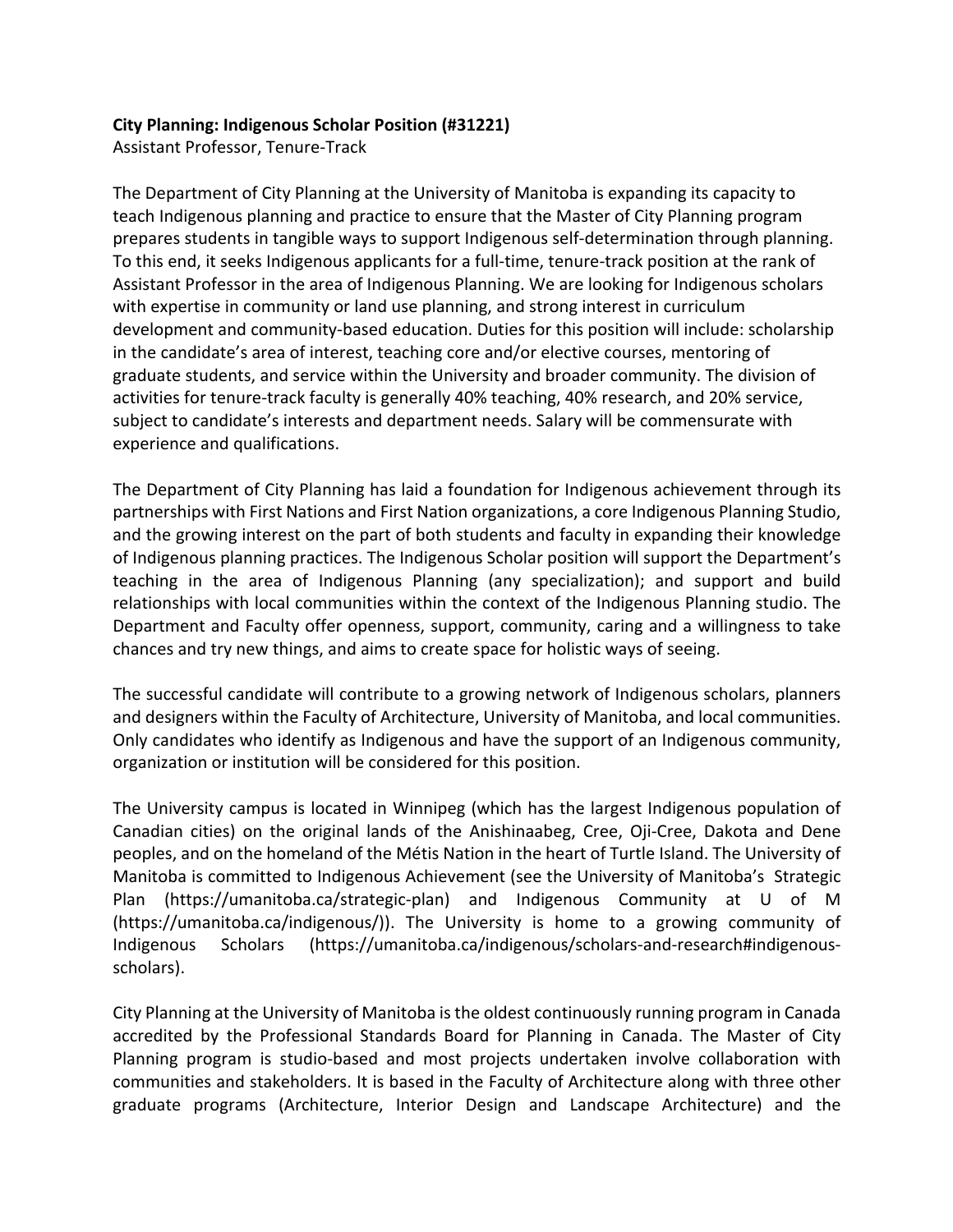undergraduate Environmental Design program. More information about the Faculty, its departments, and programs can be found at the Faculty of Architecture website. (https://umanitoba.ca/architecture/)

## **Required Qualifications:**

- Master's degree in Planning, Indigenous studies, or a related field
- Ability to teach in the program's core courses (e.g., Indigenous Planning Studio; Indigenous Peoples and Community Planning) and/or an elective in their area of interest
- Ability to support students in community-engaged research with Indigenous partners

• Evidence of engagement with or connections to an Indigenous community, organizations, and/or institutions

## **Preferred Qualifications:**

- Ph.D. in Planning, Indigenous studies, or related field (or equivalent experience)
- Strong interest in pedagogy and curriculum development
- Active engagement with Indigenous ways of knowing, Indigenous approaches to scholarship, and Indigenous pedagogies to inform indigenizing and decolonizing planning education
- Demonstrated experience in project-based teaching

## **To Apply:**

To apply, please submit the following: (1) a cover letter outlining how the candidate meets the position requirements (2) curriculum vitae (3) statement of scholarly interest, including one sample of scholarly or professional work (4) statement of teaching interest, experience, and philosophy, and (5) names of three references, including telephone number and email address. Shortlisted candidates will be asked to provide a letter of support from an Indigenous community or organization that outlines how the candidate has supported the community and how they exemplify Indigenous values, traditions, or culture.

Please specify **Position Number #31221** in the application and submit all files as a single document (PDF or Word). Consideration of applications will begin on **May 15, 2022**. The review of applications will continue until the position is filled. The position will commence on July 1, 2022 or as soon as possible thereafter.

Please send application materials to:

Dr. Orly Linovski, Search Committee Chair Department of City Planning Faculty of Architecture University of Manitoba 201 Russell Building Winnipeg, Manitoba Canada R3T 2M6 Phone: (204) 474-6424 Fax: (204) 474-7532 email: orly.linovski@umanitoba.ca